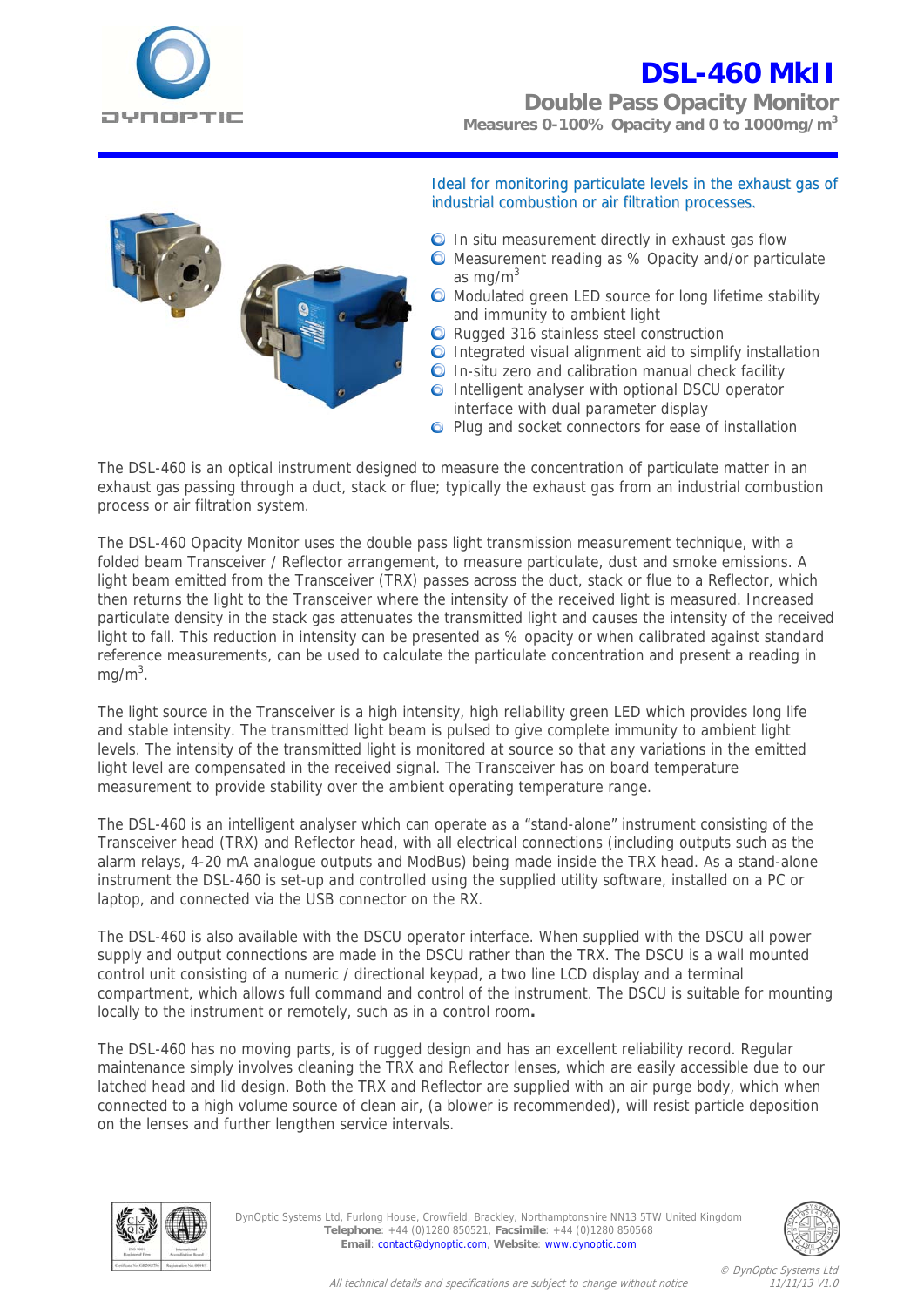

**Double Pass Opacity Monitor** 

**Measures 0-100% Opacity and 0 to 1000mg/m3**

### **Specification:**

#### **Measurement Performance**

| No. | Parameter                      | <b>Units</b>      | Min                      | Max    | Comment                                   |
|-----|--------------------------------|-------------------|--------------------------|--------|-------------------------------------------|
|     | Path Length (flange to flange) | m                 | 0.5                      | 10     | Flange-to-flange separation               |
|     | Measuring Range<br>Opacity     | $\%$              | 0.0                      | 100.0  | User selectable                           |
|     | Particulate Density            | mg/m <sup>3</sup> | 0.0                      | 1000.0 | (Optical Density also available)          |
| 3   | Accuracy                       | $\%$              | $-2$                     | $+2$   |                                           |
| 4   | Resolution                     | %                 |                          | 0.1    | Display resolution                        |
|     |                                | mq/m <sup>3</sup> |                          | 0.1    |                                           |
| 5   | Damping                        | S                 |                          | 60     | Selectable                                |
| 6   | Drift with Temperature         | %                 | $-2$                     | $+2$   | Over the full operating temperature range |
|     | Operating Wavelength           | nm                | 510                      | 540    | Green LED                                 |
| 8   | Visual Alignment Aid           | %                 | $\overline{\phantom{a}}$ | $+1$   | To first target in the reticle            |

#### **Power & Air Requirements**

|    | Voltage                      | Vdc   |       | $+24$     | Optional 90-260 Vac PSU available                  |
|----|------------------------------|-------|-------|-----------|----------------------------------------------------|
| 10 | Voltage Tolerance            | %     | $-10$ | $+10^{-}$ |                                                    |
|    | Nominal Current Consumption  | mA    |       | 500       |                                                    |
| 12 | Power Up Current Consumption | mA    |       | 500       |                                                    |
| 13 | Air Supply Volume            | L/min | 50    | 200       | To each air purge body                             |
| 14 | Air Supply Fitting           |       |       |           | 1" BSP threaded aperture in each air-purge<br>body |

#### **Interface Options**

|    | Serial Comms          |    |       |      | ModBus RTU via RS485 (OI or TRX)<br>Internal USB (OI): external USB (TRX) |
|----|-----------------------|----|-------|------|---------------------------------------------------------------------------|
| 16 | Analogue Output (one) | mΑ | 0/2/4 | 20.0 | Isolated and scalable                                                     |
|    | Relay Contacts (two)  |    |       |      | @30 Vdc (level alarm and data valid)                                      |

#### **Physical**

| 89/336/EEC (Electromagnetic Radiation)                                    |  |  |  |
|---------------------------------------------------------------------------|--|--|--|
|                                                                           |  |  |  |
| 316 Stainless Steel (powder coated)                                       |  |  |  |
| Powder coated cast aluminium (optional stainless steel version available) |  |  |  |
|                                                                           |  |  |  |
| Return to base warranty. Extensions available                             |  |  |  |
|                                                                           |  |  |  |



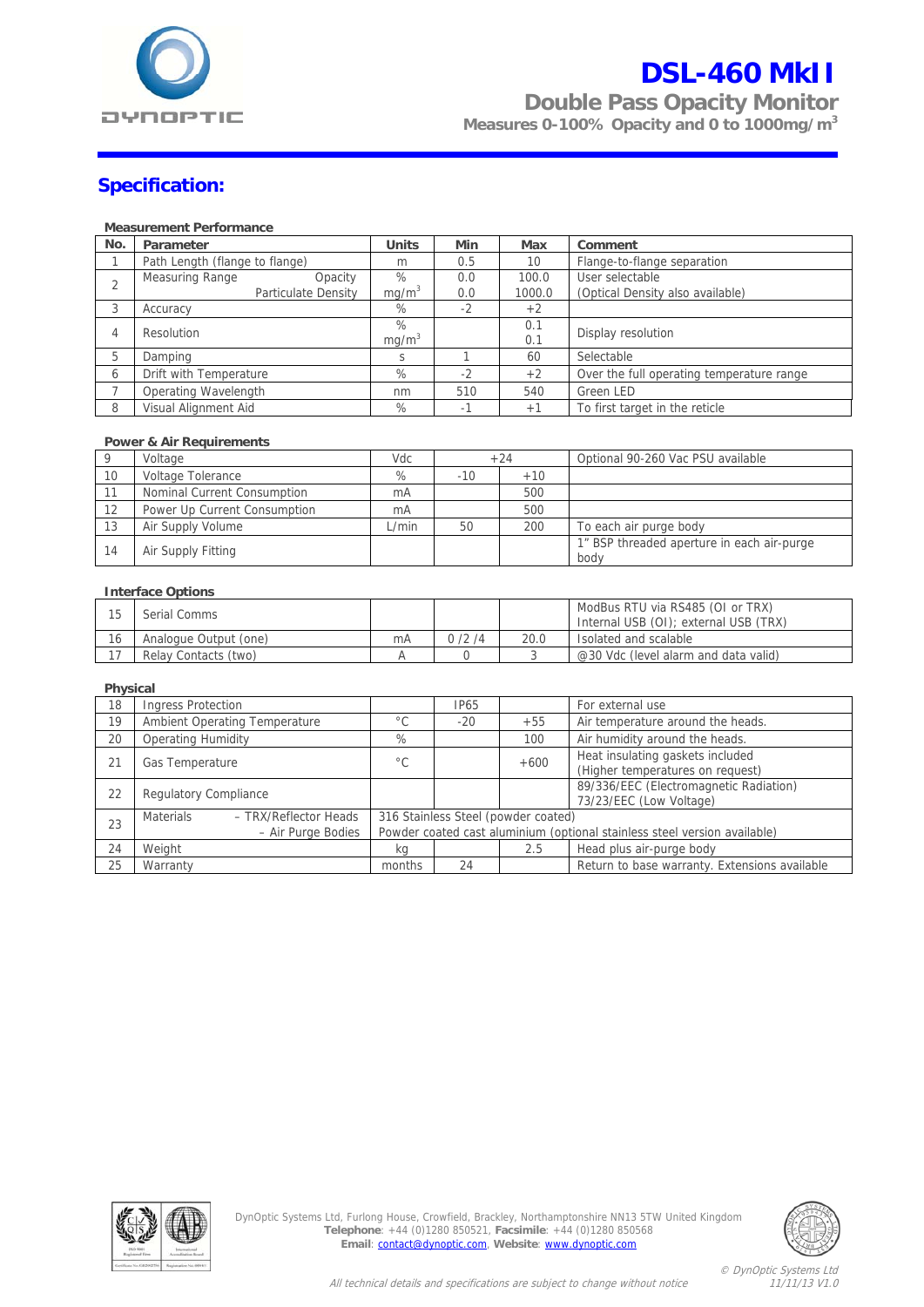

**Double Pass Opacity Monitor Measures 0-100% Opacity and 0 to 1000mg/m3**

### **Configuration Options:**





DynOptic Systems Ltd, Furlong House, Crowfield, Brackley, Northamptonshire NN13 5TW United Kingdom **Telephone**: +44 (0)1280 850521, **Facsimile**: +44 (0)1280 850568 **Email**: contact@dynoptic.com, **Website**: www.dynoptic.com



© DynOptic Systems Ltd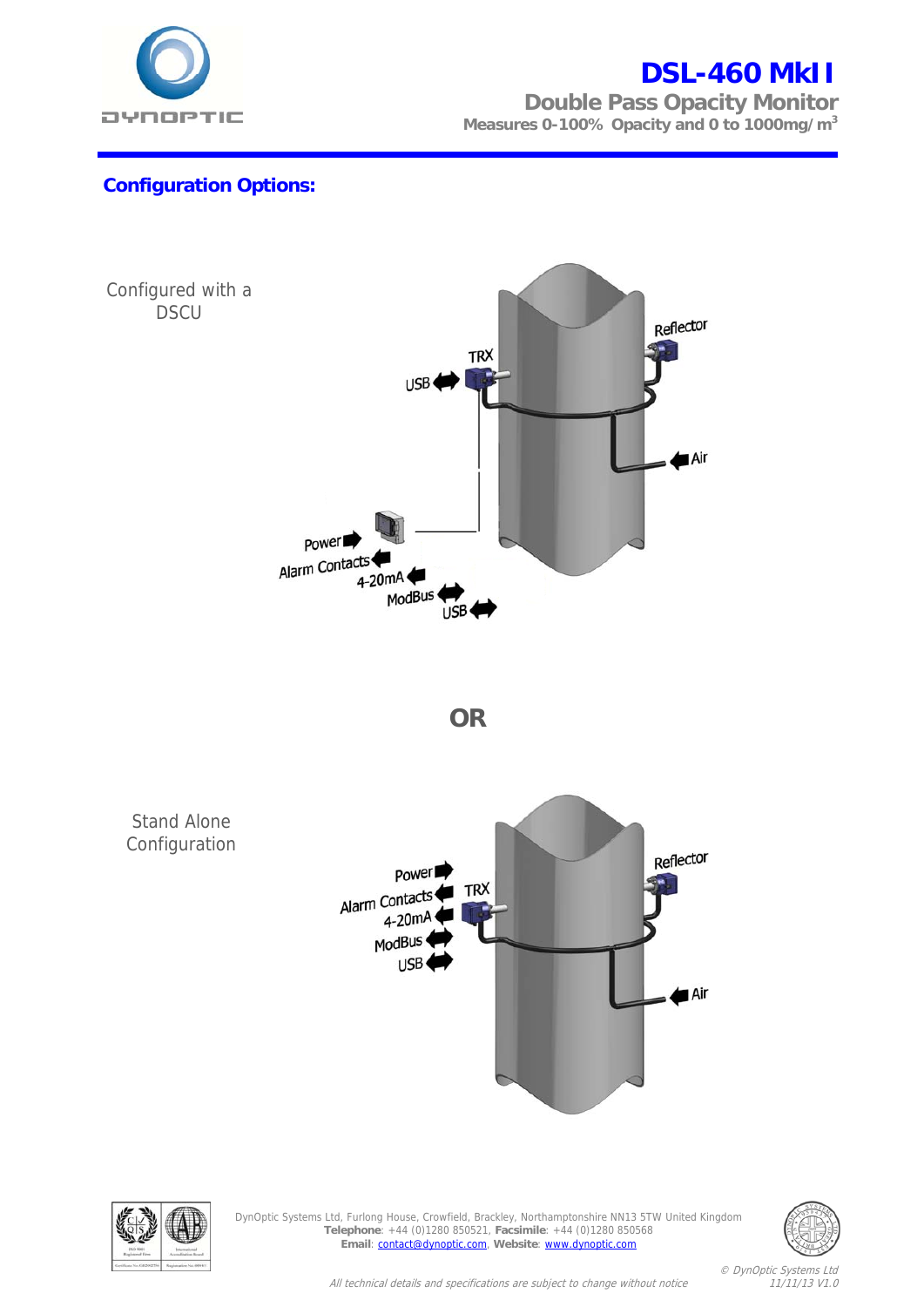

**Double Pass Opacity Monitor Measures 0-100% Opacity and 0 to 1000mg/m3**

### **Dimensions (mm):**





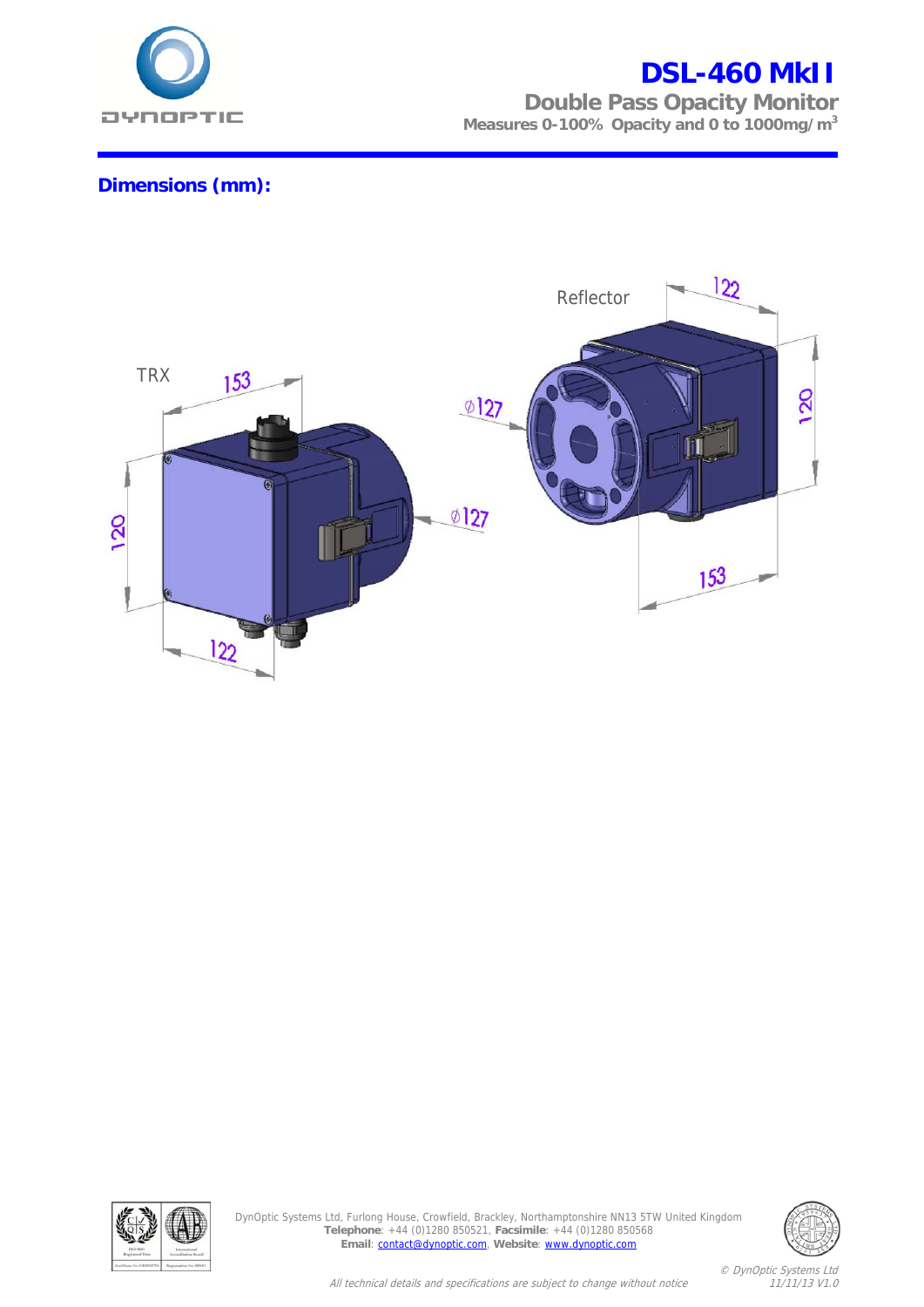

**Double Pass Opacity Monitor Measures 0-100% Opacity and 0 to 1000mg/m3**

### **Ordering Details:**





in nfo@PooyeshEnv viro.ir :الكترونيكي پست ا



DynOptic Systems Ltd, Furlong House, Crowfield, Brackley, Northamptonshire NN13 5TW United Kingdom<br>
Telephone: +44 (0)1280 850521, Facsimile: +44 (0)1280 85054<br>
The Lincit of Maritim and Constitution of the Care of The Cit **Telephone**: +44 (0)1280 850521, **Facsimile**: +44 (0)1280 850568 **Email**: contact@dynoptic.com, **Website**: www.dynoptic.com i. vne: +44 (0)1280 850521, Facsimile: +44 (0)1280 850568<br>il: <u>contact@dynoptic.com</u>, Website: <u>www.dynoptic.com</u>



All technical details and specifications are subject to change without notice 11/11/13 V1.0 ،1 ط 1 فجر، ك افشار، پ 16 888 فكس: 26791 826 - 888<br>826 - 888 تلفن: 723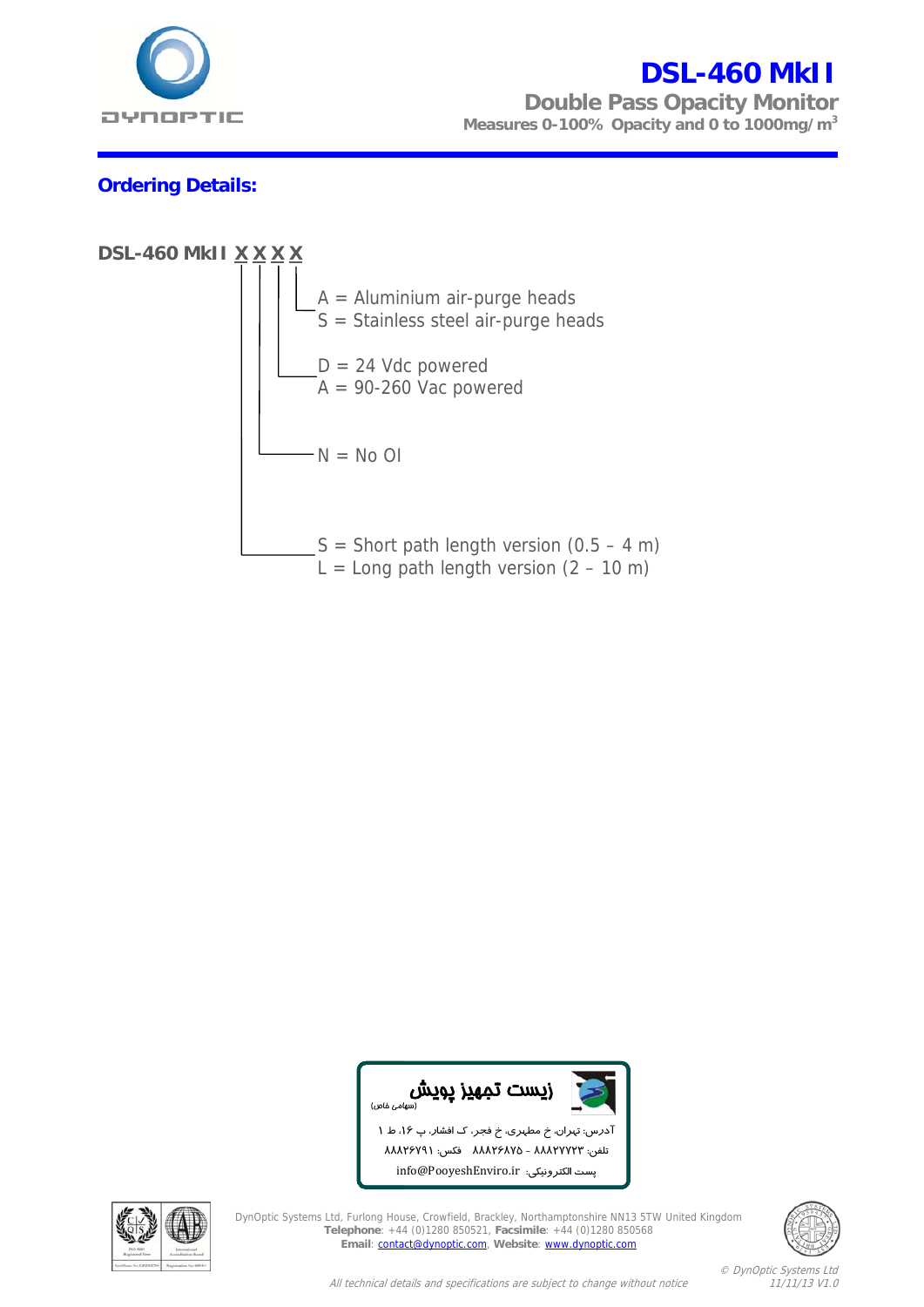

**Double Pass Opacity Monitor Measures 0-100% Opacity and 0 to 1000mg/m3**

### **Options & Accessories:**

| <b>Description</b>        | <b>Order Code</b> | <b>Notes</b>                                                                               |
|---------------------------|-------------------|--------------------------------------------------------------------------------------------|
| Mounting Flange           | ASY-067           | 1.5" ANSI 150 flange pattern with 240mm<br>long extension tube (set of 2).                 |
| <b>Fixing Kit</b>         | ASY-071           | Contains M14 x 100mm studding, flat<br>washers, spring washers and M14 nuts.               |
| <b>Weather Cover</b><br>血 | ASY-080           | Hinged stainless steel weather / heat<br>cover for protecting externally mounted<br>heads. |
| Laser Alignment Tool      |                   |                                                                                            |
|                           | DSL-LAT08         | Tool to aid the alignment of the reflector<br>head across the stack.                       |
| <b>Blower Kit</b>         | BK-40B-110        | Blower kit for purge air;<br>110 Vac; single phase                                         |
|                           | BK-40B-240        | Blower kit for purge air;<br>240 Vac; single phase                                         |
|                           | BK-40B-415        | Blower kit for purge air;<br>415 Vac; three phase                                          |



نلفن: ٨٨٨٢٧٧٢٣ - ٨٨٨٢٦ ٨٤مه فكس: ٨٨٨٢٦٧٩١ in nfo@PooyeshEnv viro.ir :الكترونيكي پست ا



DynOptic Systems Ltd, Furlong House, Crowfield, Brackley, Northamptonshire NN13 5TW United Kingdom **Telephone**: +44 (0)1280 850521, **Facsimile**: +44 (0)1280 850568 **Email**: contact@dynoptic.com, **Website**: www.dynoptic.com  $\overline{\phantom{a}}$ ne: +44 (0)1280 850521, Facsimile: +44 (0)1280 850568<br>I: <u>contact@dynoptic.com</u>, Website: <u>www.dynoptic.com</u>



All technical details and specifications are subject to change without notice 11/11/13 V1.0 ،1 ط 1 فجر، ك افشار، پ 16 ران، خ مطهري، خ فج آدرس: تهر